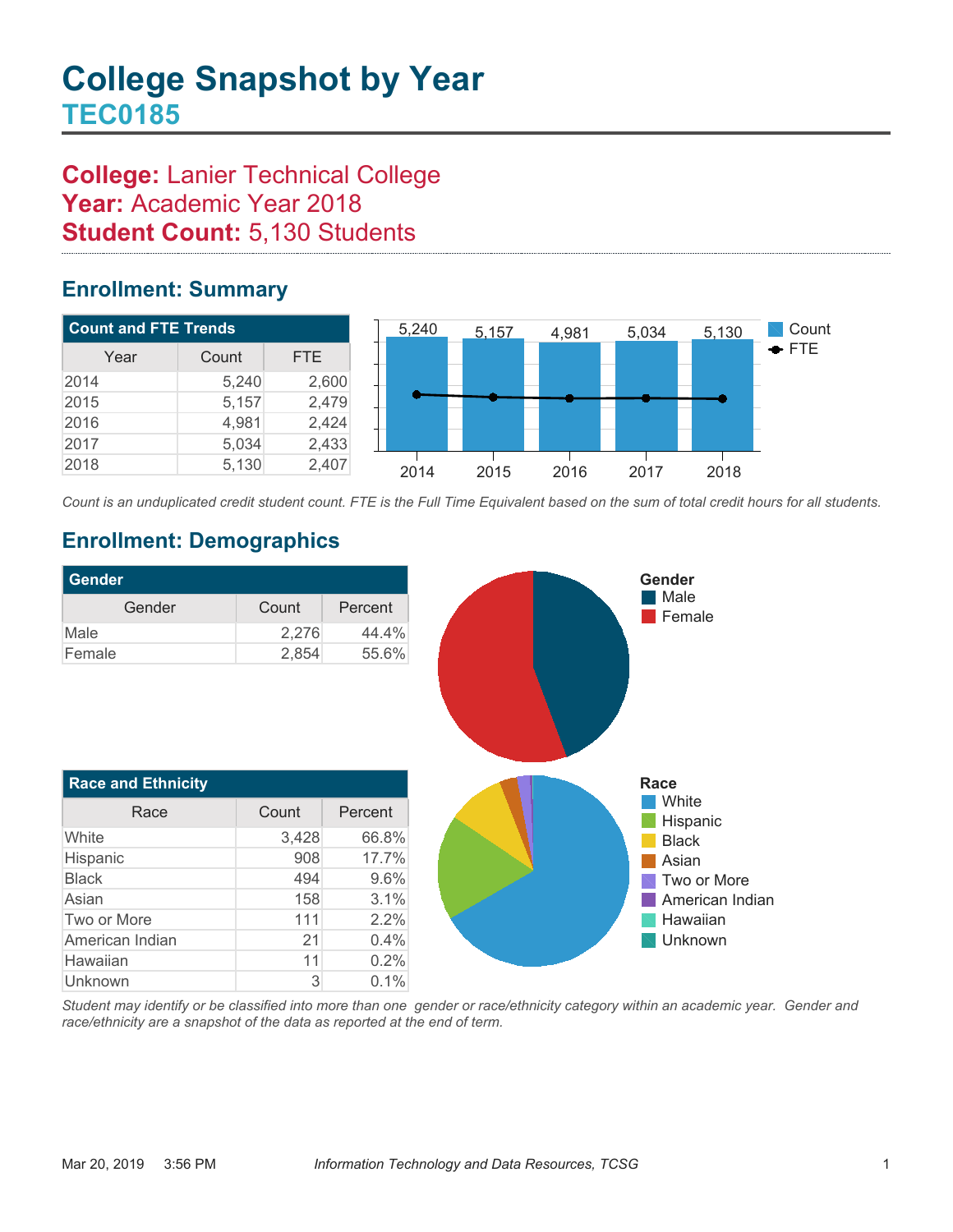# **College:** Lanier Technical College Year: Academic Year 2018

### **Enrollment: Demographics (continued)**

| <b>Top Counties of Residence</b> |                           |                         |  |  |
|----------------------------------|---------------------------|-------------------------|--|--|
| <b>County of Residence</b>       | <b>Number of Students</b> | <b>Percent of Total</b> |  |  |
| Hall                             | 1,793                     | 34.8%                   |  |  |
| Forsyth                          | 1,022                     | 19.8%                   |  |  |
| Gwinnett                         | 517                       | 10.0%                   |  |  |
| Barrow                           | 494                       | 9.6%                    |  |  |
| Jackson                          | 271                       | 5.3%                    |  |  |
| <b>All Other Counties</b>        | 1.057                     | 20.5%                   |  |  |

*County of Residence is based on student's address at the time of enrollment.*

| <b>Financial Aid</b> |                           |       |  |  |
|----------------------|---------------------------|-------|--|--|
| Financial Aid Type*  | Recipient Count   Percent |       |  |  |
| Pell or HOPE         | 2,566                     | 50.0% |  |  |
| Pell                 | 1,616                     | 31.5% |  |  |
| <b>HOPE</b>          | 1,820                     | 35.5% |  |  |
| Pell and HOPE        | 859                       | 16.7% |  |  |

*\* HOPE refers to HOPE Grant or Scholarship. Only Pell and HOPE recipients are reported. Other financial aid awards are available to students.*

### **Enrollment: Programs**

| <b>Technology Group</b>                   |                      |  |  |
|-------------------------------------------|----------------------|--|--|
| <b>Technology Group</b>                   | <b>Student Count</b> |  |  |
| Agriculture/Natural Resource Technologies | 49                   |  |  |
| <b>Business Technologies</b>              | 915                  |  |  |
| <b>CIS Technologies</b>                   | 266                  |  |  |
| <b>Health Technologies</b>                | 1,178                |  |  |
| <b>Industrial Technologies</b>            | 1,608                |  |  |
| Personal Service Technologies             | 568                  |  |  |
| N/A                                       | 726                  |  |  |

*A student may enroll in more than one technology group within an academic year.*

## **Retention**

#### Retention Rate: 71.5%

*Retention Rate based on first-time, regular admitted students enrolled in Fall 2016*, who graduated or were still enrolled in a Georgia *technical college, University System college or National Clearinghouse college as of the end of the next year (Academic Year 2018).*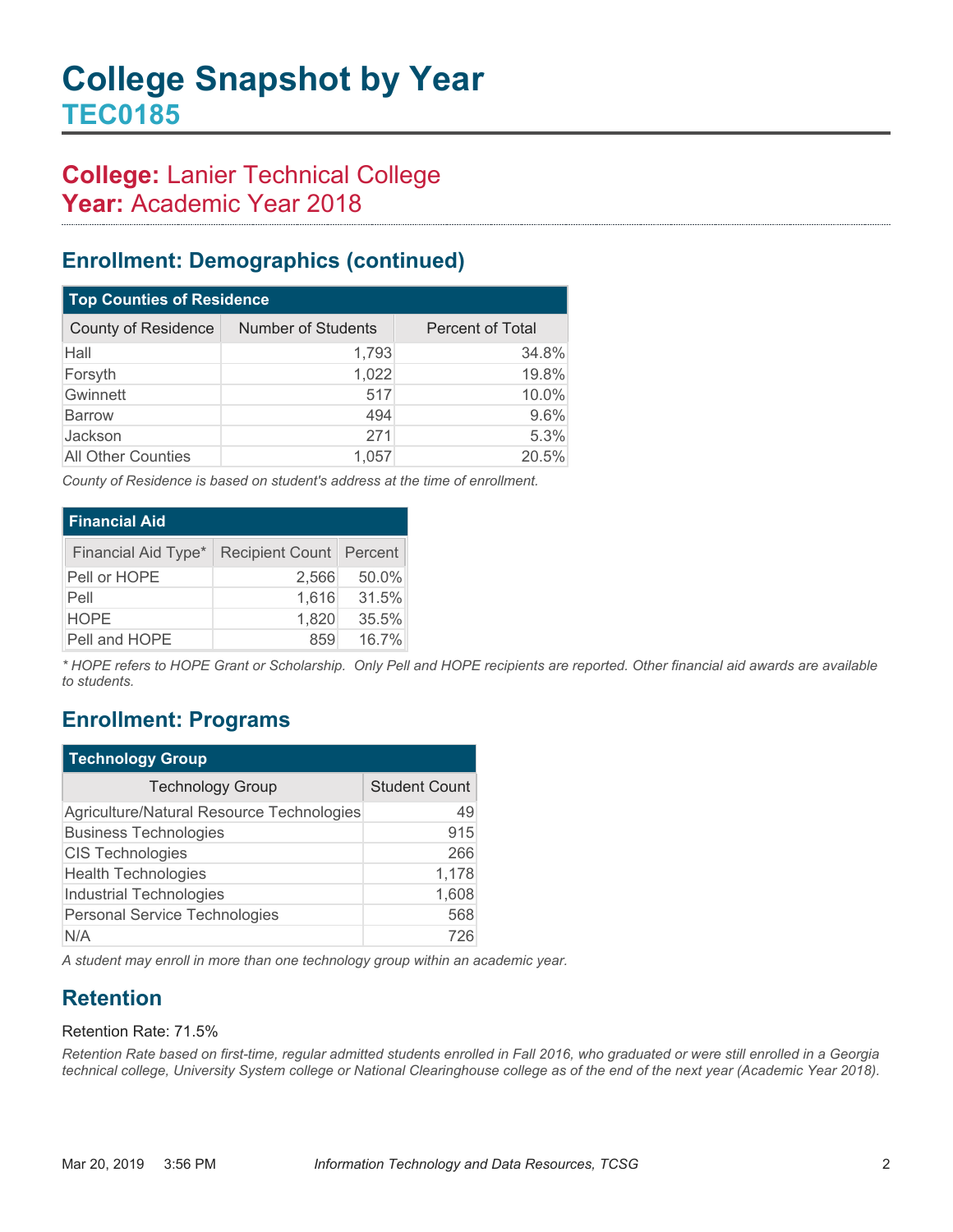## **College:** Lanier Technical College Year: Academic Year 2018

### **Enrollment: Registration Trends**

| <b>Online Enrollment</b> |                     |                       |  |  |
|--------------------------|---------------------|-----------------------|--|--|
| Year                     | <b>Online Count</b> | <b>Online Percent</b> |  |  |
| 2014                     | 3,061               | 58.4%                 |  |  |
| 2015                     | 2,933               | 56.9%                 |  |  |
| 2016                     | 2,889               | 58.0%                 |  |  |
| 2017                     | 2,768               | 55.0%                 |  |  |
| 2018                     | 2,640               | 51.5%                 |  |  |



*Online Enrollment Count is the unduplicated student count of students that are enrolled in at least one course online.*

| <b>Full Time/Part Time Status</b> |       |                     |  |  |
|-----------------------------------|-------|---------------------|--|--|
| <b>Status</b>                     | Count | Percent of<br>Total |  |  |
| Full Time                         | 1,053 | 28.6%               |  |  |
| <b>Part Time</b>                  | 2,628 | 71.4%               |  |  |



*Only Fall Semester 2017 is reported due to multiple status changes within an academic year.*

# **Enrollment: High School Collaboratives**



*Count is an unduplicated high school student count. Students can be dual enrolled (taking postsecondary courses for both high school and postsecondary credit) or joint enrolled (taking postsecondary courses for postsecondary credit only) or both.*